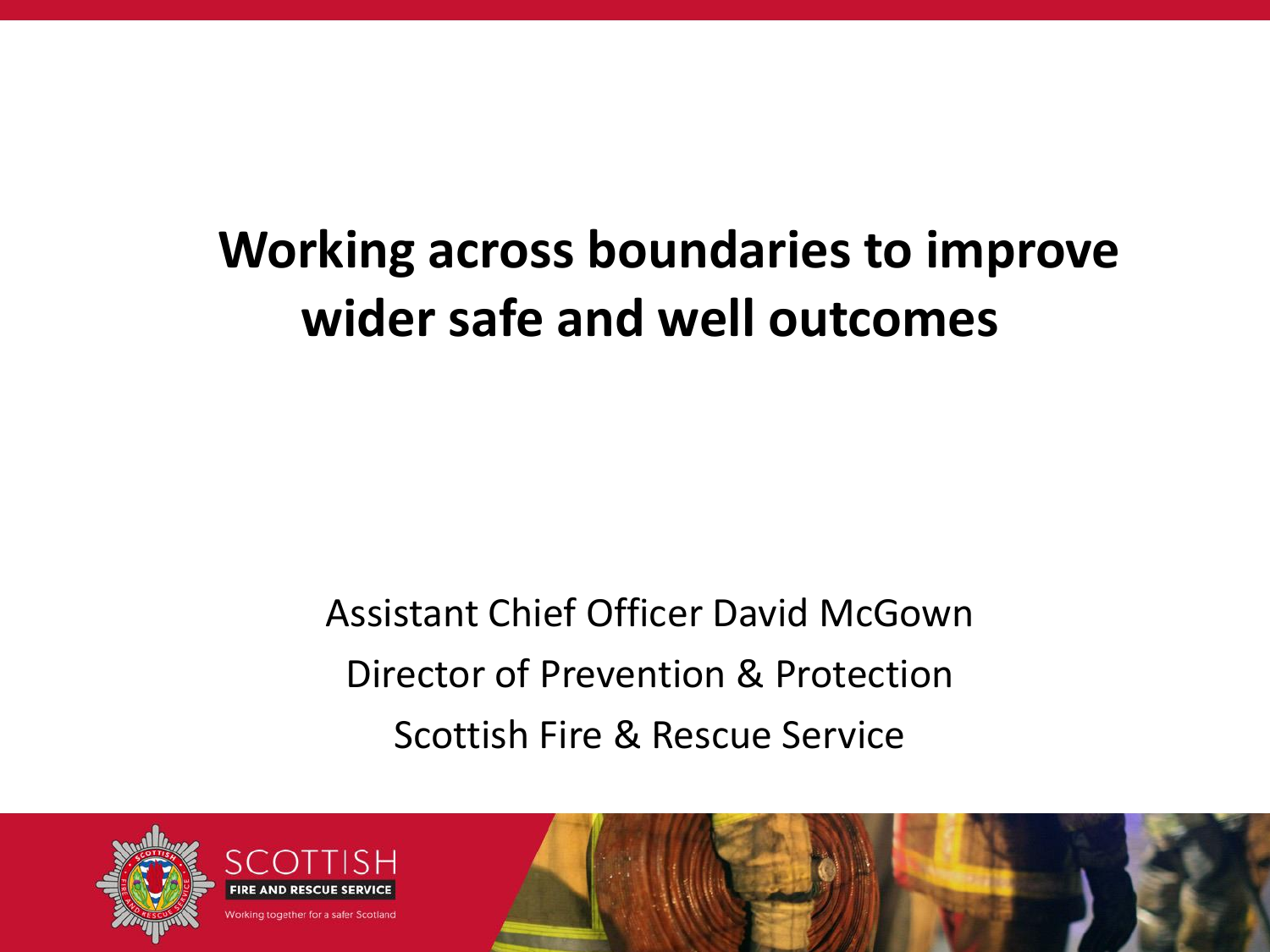#### Fire fatalities 1999/00 – 2016/17



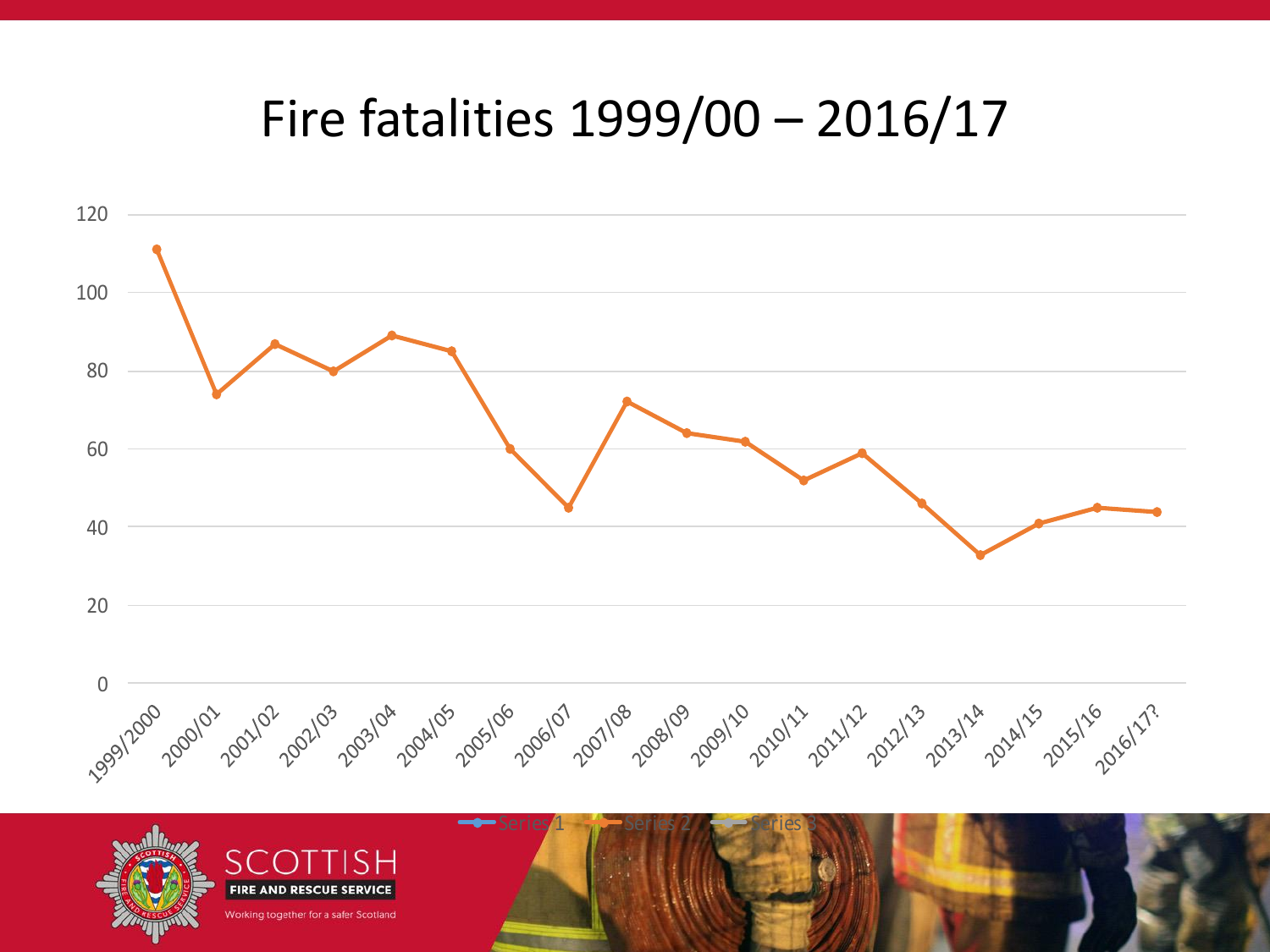# Fire fatalities profile

- o Smoking
- o Living Alone
- o Reduced mobility
- o Health / mental health issues
- o Alcohol consumption
- o Addiction issues



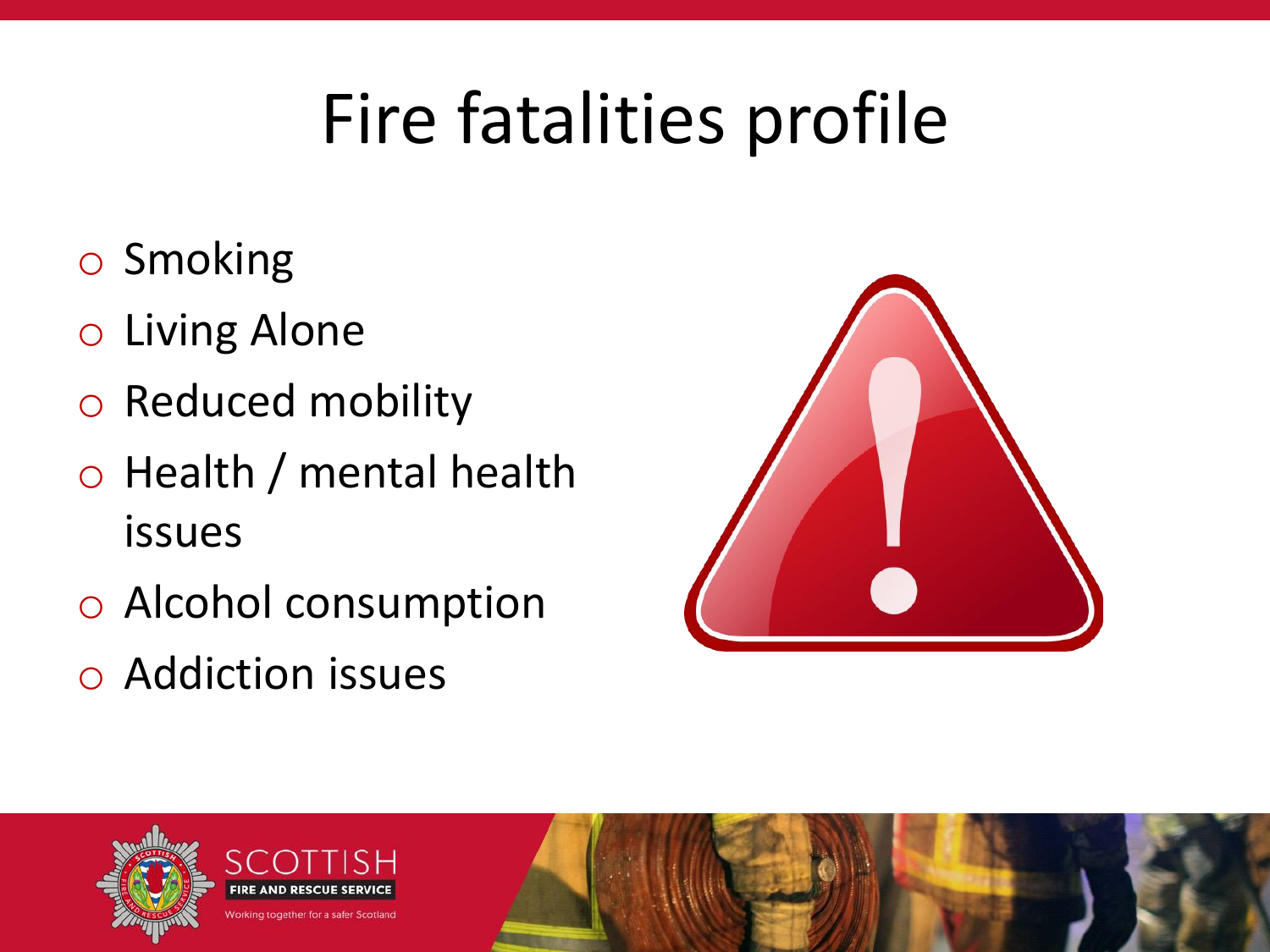### Current distribution HFSV's by risk

| <b>HFSV</b>  | <b>High</b>     | <b>Medium</b>   | Low             | <b>Total</b> |
|--------------|-----------------|-----------------|-----------------|--------------|
| 2013/14      | 24,286          | 29,323          | 17,713          | 71,322       |
| 2014/15      | 27,283          | 26,658          | 11,912          | 65,853       |
| 2015/16      | 24,505          | 27,964          | 19,320          | 71,789       |
| Total (Risk) | 76,074<br>(36%) | 83,945<br>(40%) | 48,945<br>(24%) | 208,964      |

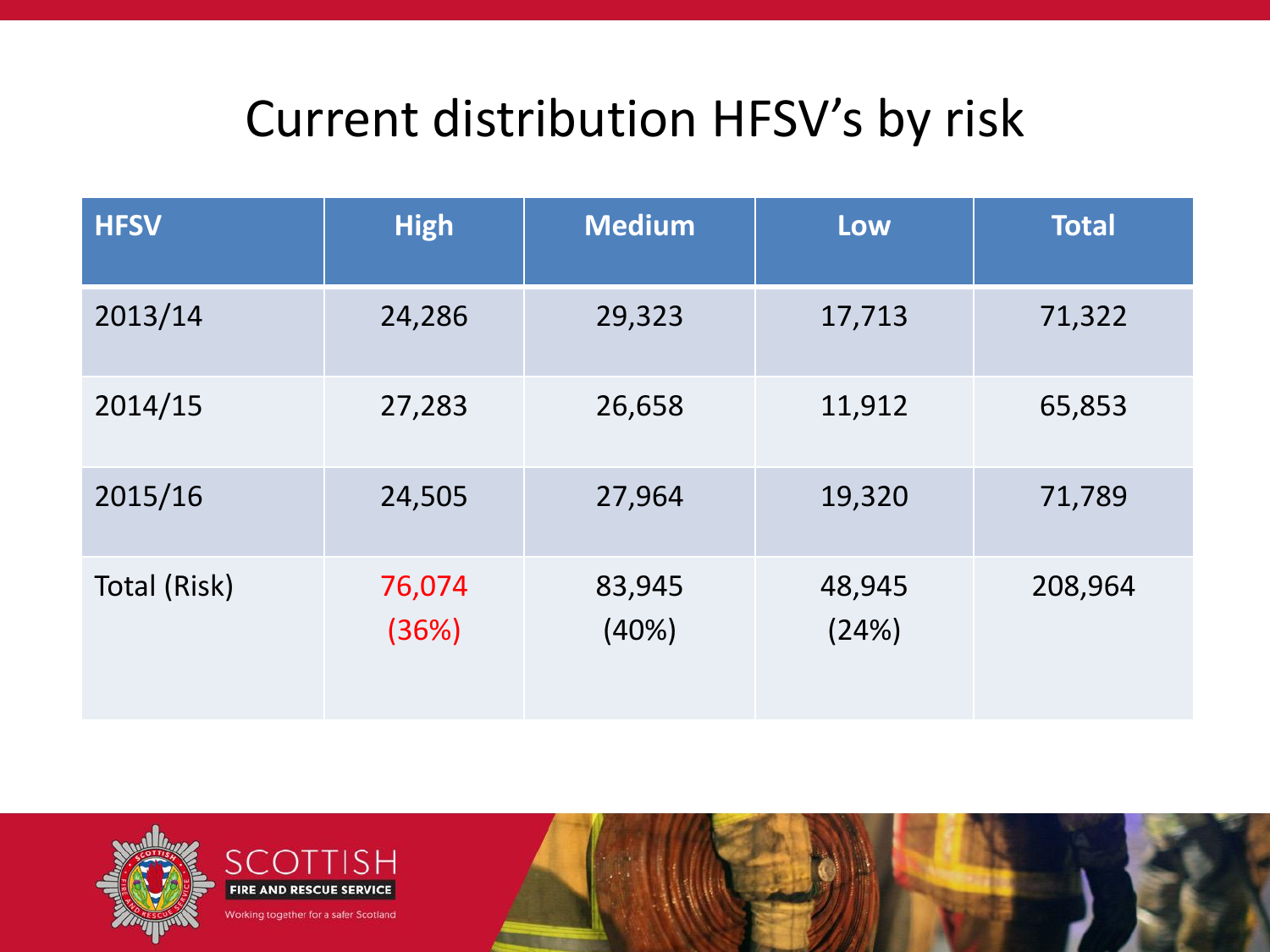### Unintentional harm in communities

- Unintentional harm costs Scotland approx. **£4.5Bn** p.a.
- The most at risk within adult population living alone/ poor physical health/ cognitively impaired /strongly correlates with ageing and inequality
	- $\triangleright$  Approx1 million GP visits and 0.5 million A&E attendances as a result of unintentional harm
	- $\geq$  2013-14 there were 54,673 emergency admissions for unintentional harm
	- $\triangleright$  64% of emergency hospital admissions for unintentional harm are for falls; 84% in +65 population; 87% for +75s population
	- $\triangleright$  Falls annually account for more than 70% of all fatal accidents in the +65 age group
	- $\geq$  33% of physical unintentional harm occurs in the home
	- $\triangleright$  75% of falls- related deaths occur in the home
	- $\triangleright$  Annual cost of falls to Scotland is £470m and rising
	- $\triangleright$  Unintentional psychological harm mental wellbeing falls to lowest mean score in +75 population
- Much  $(40 50%)$  of the unintentional harm in the home is preventable & risk profile closely matches those most at risk of harm from fire

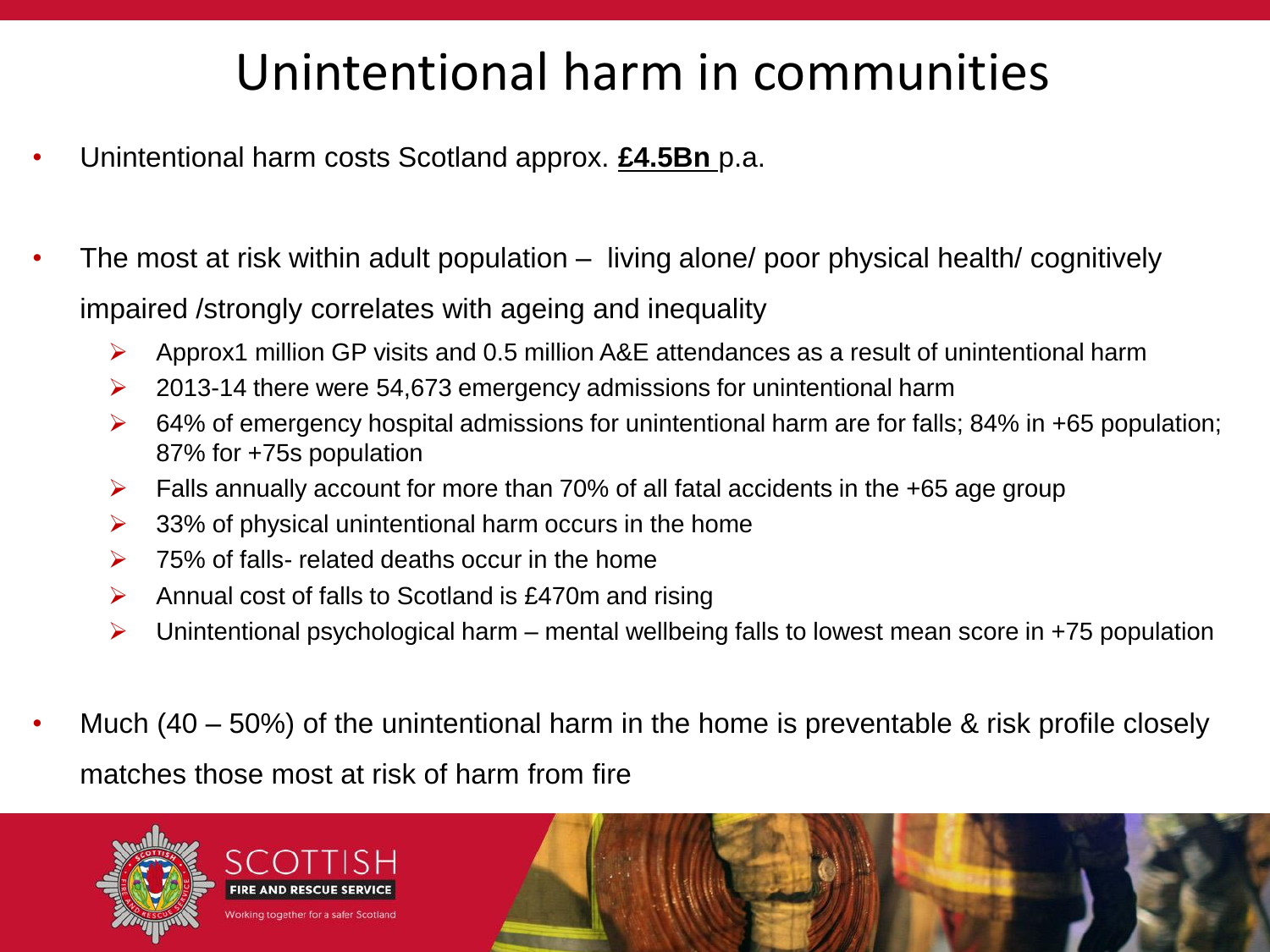#### The Fire and Rescue Framework for Scotland (2016)

"The SFRS should work with other public sector partners to evolve a holistic and dynamic process of identification, evaluation and assessment of community risk and Best Value in order to prioritise and target its use of resources to ensure an appropriate response to incidents across Scotland and support improved outcomes for communities…."

This means while maintaining our response capabilities:

- Developing further how we work with and support Health and Social Care in meeting risks to safety within communities
- Developing further our approach to building community resilience/ capacity to help make communities safer

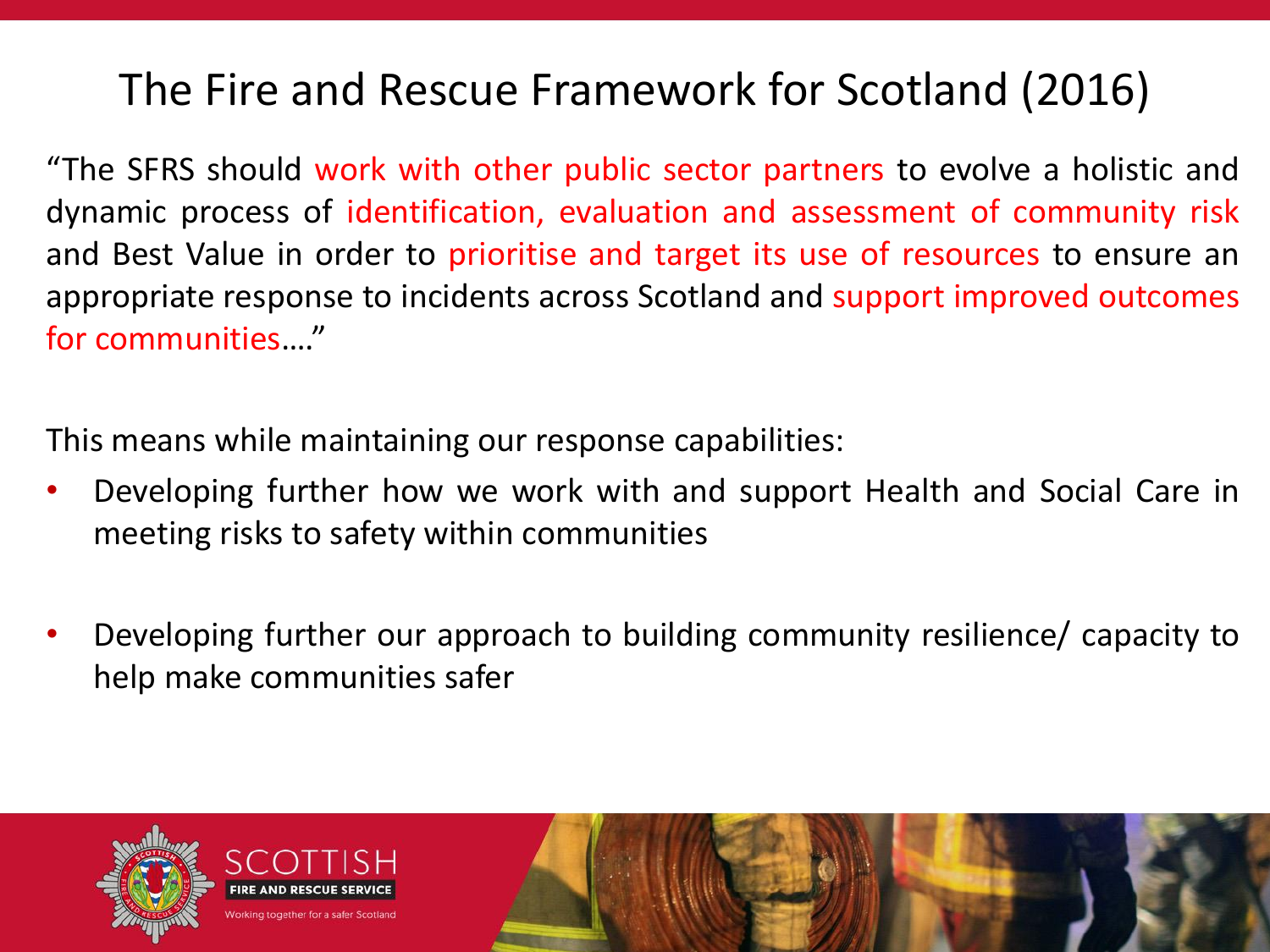# Current developments

- Building Safer Communities
- SFRS / Health & Social Care partnerships
- Identifying vulnerability & sharing data
	- NHS (NSS)
	- Police Scotland
	- Scottish Federation of Housing Associations
	- Persons at Risk Database

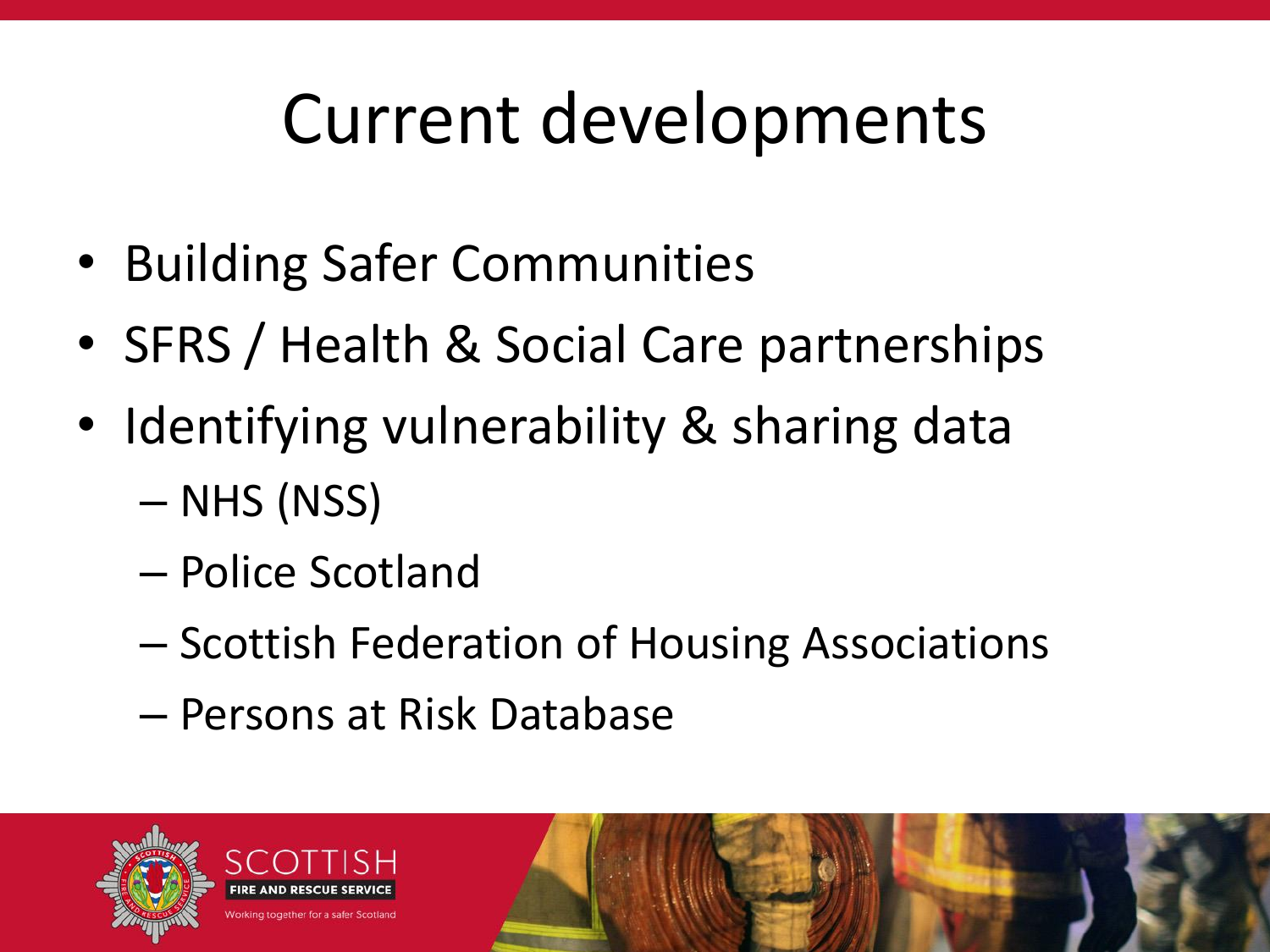#### Vulnerability index?



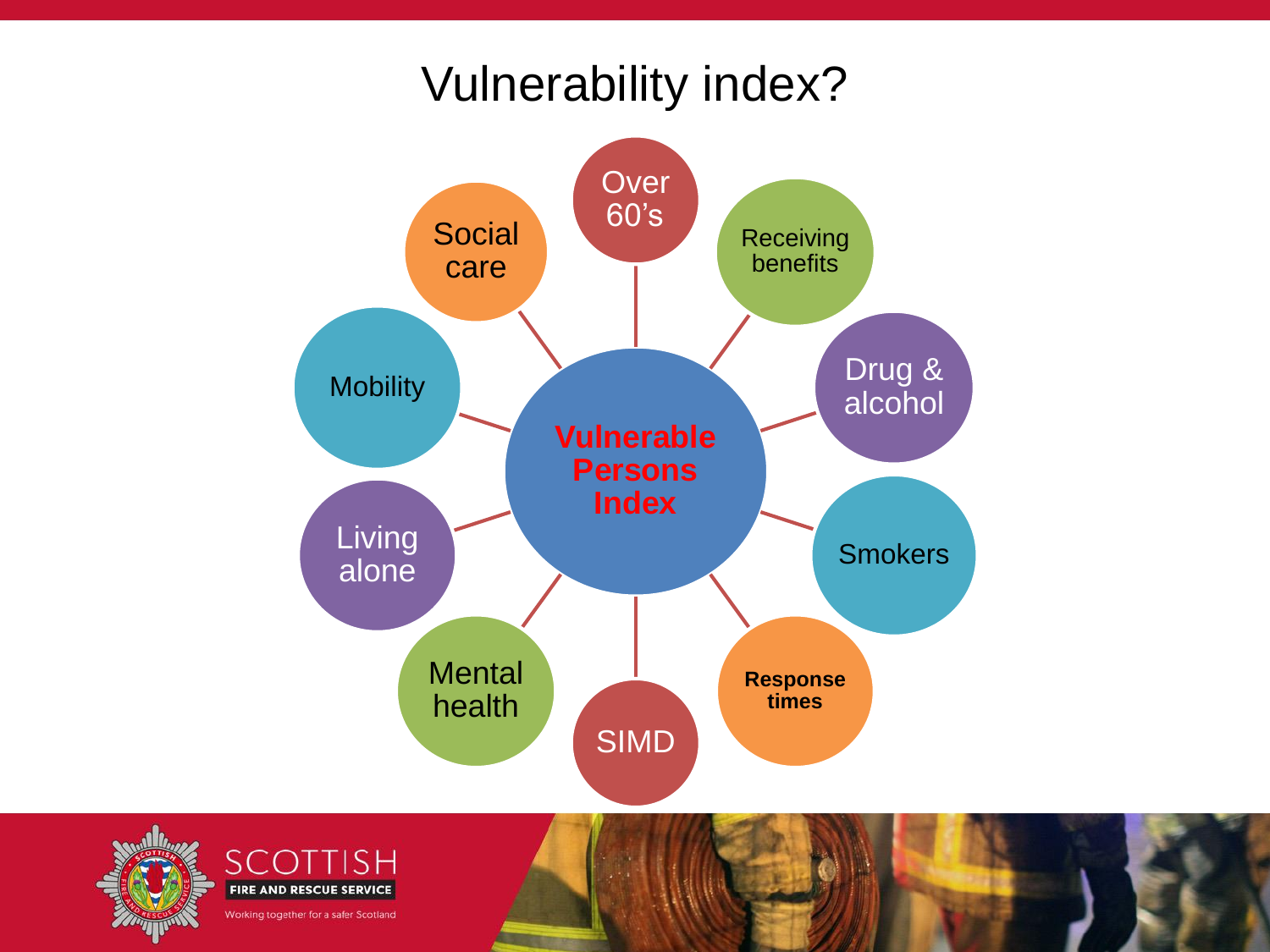## Bespoke preventative measures

- Greater use of Technology Enabled Care
- Smart, and linked, alarms
- Domestic fire suppression systems
- Broader home safety measures (falls, dementia, etc)
- Targeted media & engagement strategies (family and neighbourhood awareness, community resilience, etc)